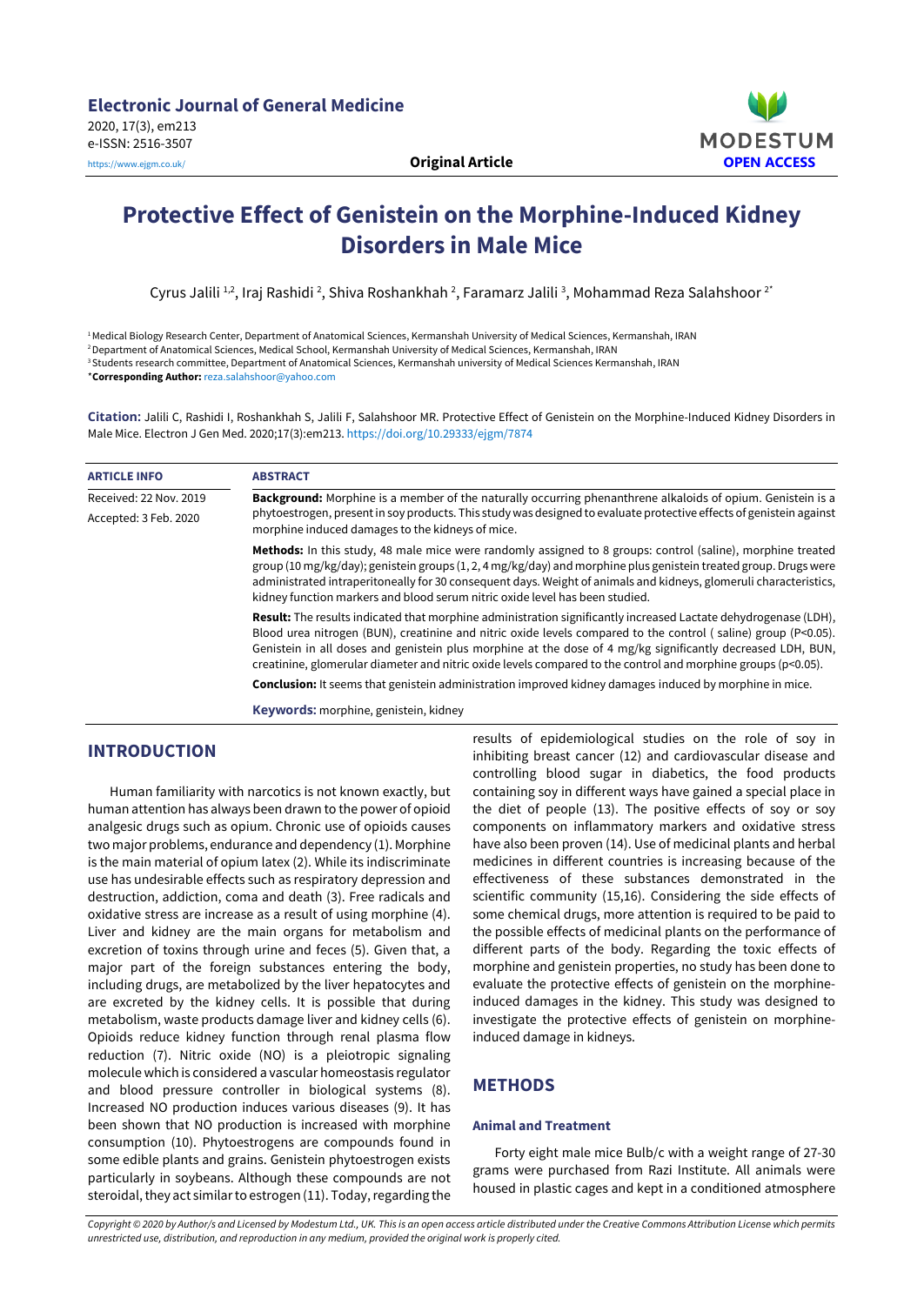

**Figure 1.** Mean kidney (**A**) and Mice (**B**) weight in mice receiving morphine and genistein

\*\**P* < .05 compared with the morphine group in all doses.

\*\*\**P* < .05 compared with the morphine group at the dose of 4 mg/kg.

at 20±2 °C with 12-h light/dark cycles. The mice had unrestricted access to food and water. All the mice were randomly divided into eight groups (6 mice/group). Group 1 (Control group) received normal saline solution. Group 2 (positive control) received 10 mg/kg of morphine in the first day, and 2 mg/kg of morphine was added every day to the thirtieth day. Groups 3, 4 and 5 received 1, 2 and 4 mg/kg of genistein, respectively. Groups 6, 7 and 8 received morphine following pretreatment with genistein at doses of 1, 2 and 4 mg/kg, respectively. All animals received the drugs by intraperitoneal injection twice a day for 30 days (16).

### **Weight of Animals and Kidneys**

The animals' weight was measured at the beginning and end of the study. Animals were killed and sacrificed. Kidneys were removed and weighed on a microbalance sensitive to 0.001 mg (Precisa 125A, Switzerland) and average weights of the kidneys of mice were calculated and recorded (4).

#### **Glomeruli Characteristics**

Kidneys were removed and fixed in 10% formalin*.* Abstracted kidneys were trimmed transversely into three parts. The middle part was then immersed in 70% alcohol, followed by immersions in a series of alcohol solutions with ascending concentrations. After a dehydration process, the tissue samples were then processed further before being sectioned (5m thick) using microtome (EC350-2). Hematoxylin and eosin (H&E) staining technique would stain the nucleus purple and the cytoplasm pink. The steps of H&E staining technique included deparaffinization, hydration, hematoxylin and eosin staining, dehydration and clearing. Proximal and distal tubule diameter, diameter and number of glomeruli and kidney weights were examined under Olympus/3H light microscope (4).

### **Kidney Function Markers**

The blood taken from the heart was incubated for 15 minutes at 37°C and was centrifuged for 15 minutes at 3000 rpm to obtain the serum. The serum samples were stored in a freezer (–20°C) Lactate dehydrogenase and Blood Urea Nitrogen creatinine levels were determined by ELISA (Abcam

108666, USA) method using a specific kit (PARS -AZMON Company, IRAN) (17).

### **Nitric Oxide**

Griess reaction was used from zinc sulfate powder to remove the serum protein of samples. For this purpose, 6 mg of zinc sulfate powder was mixed with 400 μl of serum samples in micro tubes, and microtubes were then vortexed for one minute. After mixing, samples were centrifuged for 10 minutes at 12,000 revolutions per minute (rpm) at 4 °C, and upper solution (supernatant) was used to measure NO (NOx). Briefly, 50 μl of sample was added to 100 μl of Griess reagent (Sigma, Germany), and the reaction mixture was incubated for about 30 min at room temperature to protect it from light. The optical density was measured at 450 nm in a microplate reader according to the reagent manufacturer's protocol (18).

#### **Statistical Analysis**

Quantitative data were expressed as mean ± SD. Differences between groups were determined by one-way ANOVA followed by Tukey test. P <0.05 was considered to denote statistical significance.

# **RESULTS**

#### **Kidney and Body Weight Evaluation**

The kidney and mice weights were significantly decreased in the morphine group compared to the control group (p<0.05). Further, genistein caused a significant increase in the weights in all treated groups in comparison with morphine group administration (p<0.05). In the morphine plus genistein group, a significant increase in kidney and mice weights were observed at the dose of 4 mg/kg in comparison to the morphine group (p<0.05) (**Figure 1**).

### **Measurement of Nitric Oxide Level**

Serum NO level evaluation showed a significant increase in the group receiving morphine compared to the control group (p<0.05). Also, the mean of nitric oxide in blood serum decreased significantly in genistein (in all doses) and genistein

<sup>\*</sup>*P* < .05 compared with the saline group.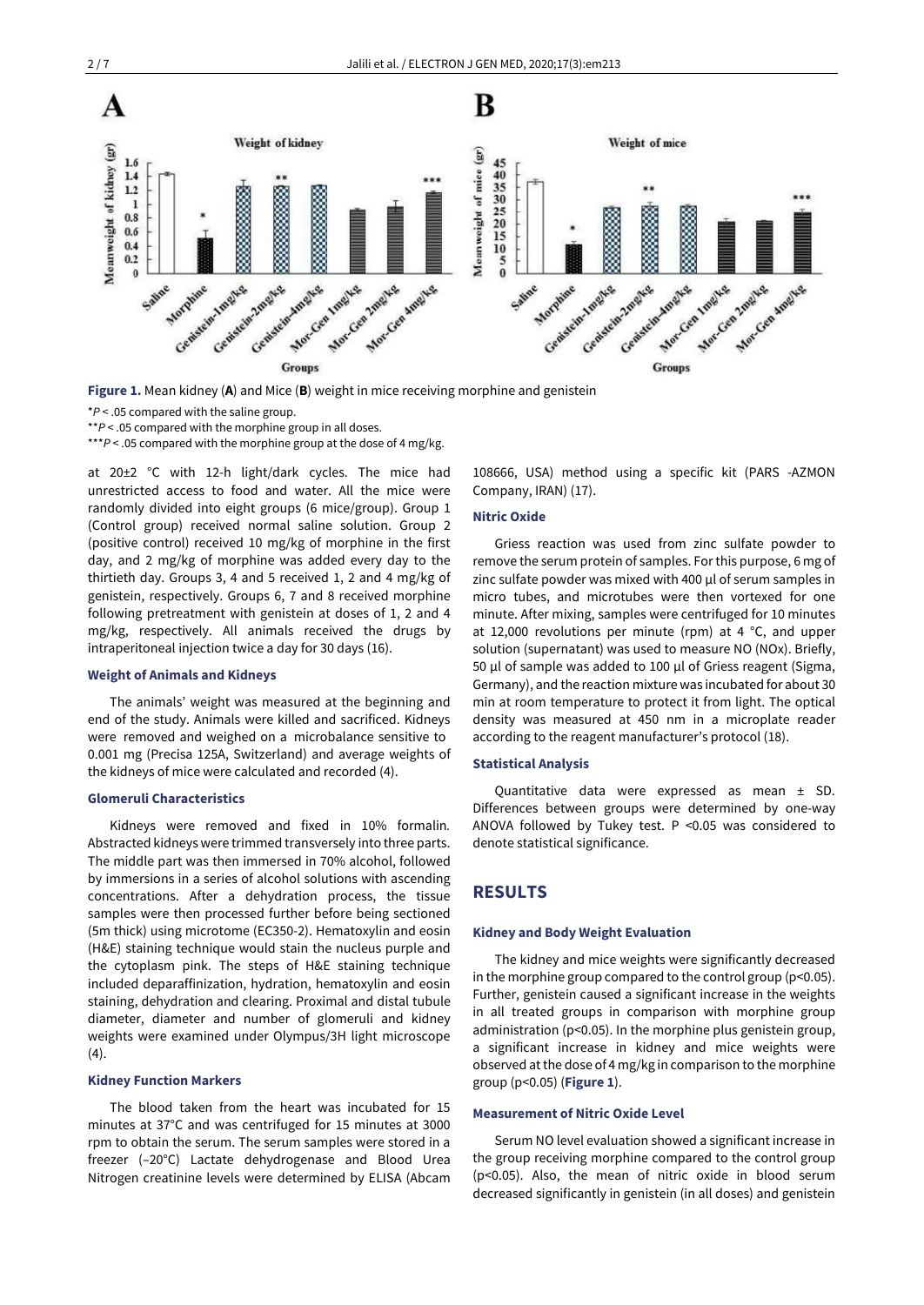

**Figure 2.** Nitric oxide level in mice receiving morphine and genistein

\**P* < .05 compared with the saline group.

\*\**P* < .05 compared with the morphine group in all doses.

\*\*\**P* < .05 compared with the morphine at the dose of 4 mg/kg.



**Figure 3.** Glomeruli characteristics (glomerular diameter [A] and number of glomeruli [B]) in mice receiving morphine and genistein

\**P* < .05 compared with the saline group.

\*\**P* < .05 compared with the morphine group in all doses.

\*\*\**P* < .05 compared with the morphine group at the dose of 4 mg/kg.

plus morphine group (at the dose of 4 mg/kg) compared to morphine group (p<0.05) (**Figure 2**).

### **Measurement of Glomeruli Characteristics**

The results of mean diameter and number of glomeruli evaluation showed a significant decreased in the morphine group compared to the control (saline) group (p<0.05). Furthermore, in the genistein (in all doses) and genistein plus morphine (at dose of 4 mg/kg) groups, a significant increase was observed in the mean diameter of glomeruli and number of glomeruli compared to the morphine group (p<0.05) (**Figure 3**).

### **Measurement of Kidney Function Markers**

The mean of BUN, LDH and creatinine levels were found to be significantly higher in the morphine group than in control (saline) group (p<0.05). Also, the mean of BUN, LDH and creatinine in blood serum decreased significantly in genistein (in all doses) and genistein plus morphine (at dose of 4 mg/kg) compared to morphine group (p<0.05) (**Figure 4**).

#### **Kidney Histological Features**

Kidney tissue images showed glomeruli and Bowman's capsule in a specified range and health in the genistein, genistein plus morphine (at dose of 4 mg/kg) and saline groups. More distributed leucocytes, decrease the diameter of glomeruli, shrinking glomerulus and enlargement of kidney veins were observed in the morphine group (**Figure 5**).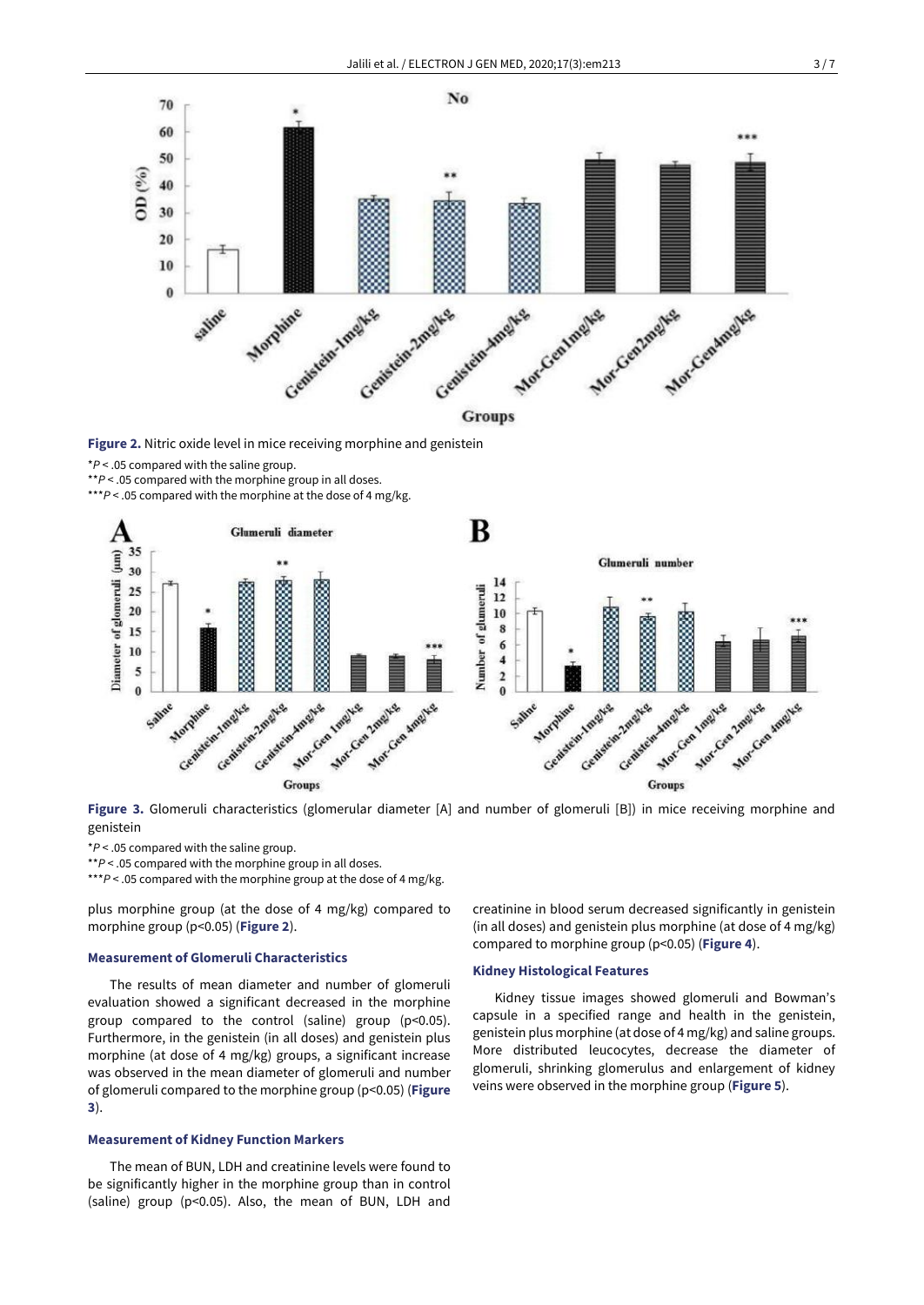

\**P* < .05 compared with the saline group.

\*\**P* < .05 compared with the morphine group in all doses.

\*\*\**P* < .05 compared with the morphine group at the dose of 4 mg/kg.



**Figure 5.** Histological changes of the kidneys (hematoxylin-eosin, × 100)

**A**, Normal kidney structure in the control (saline) group. **B**, Normal kidney structure in the group treated with genistein, 4 mg/kg. **C**, More distributed leucocytes (black arrow), decrease the diameter of glomeruli (blue arrow), and enlargement of kidney veins (yellow arrow) in the morphine group. **D**, Normal kidney structure in the group treated with morphine plus genistein, 4 mg/kg.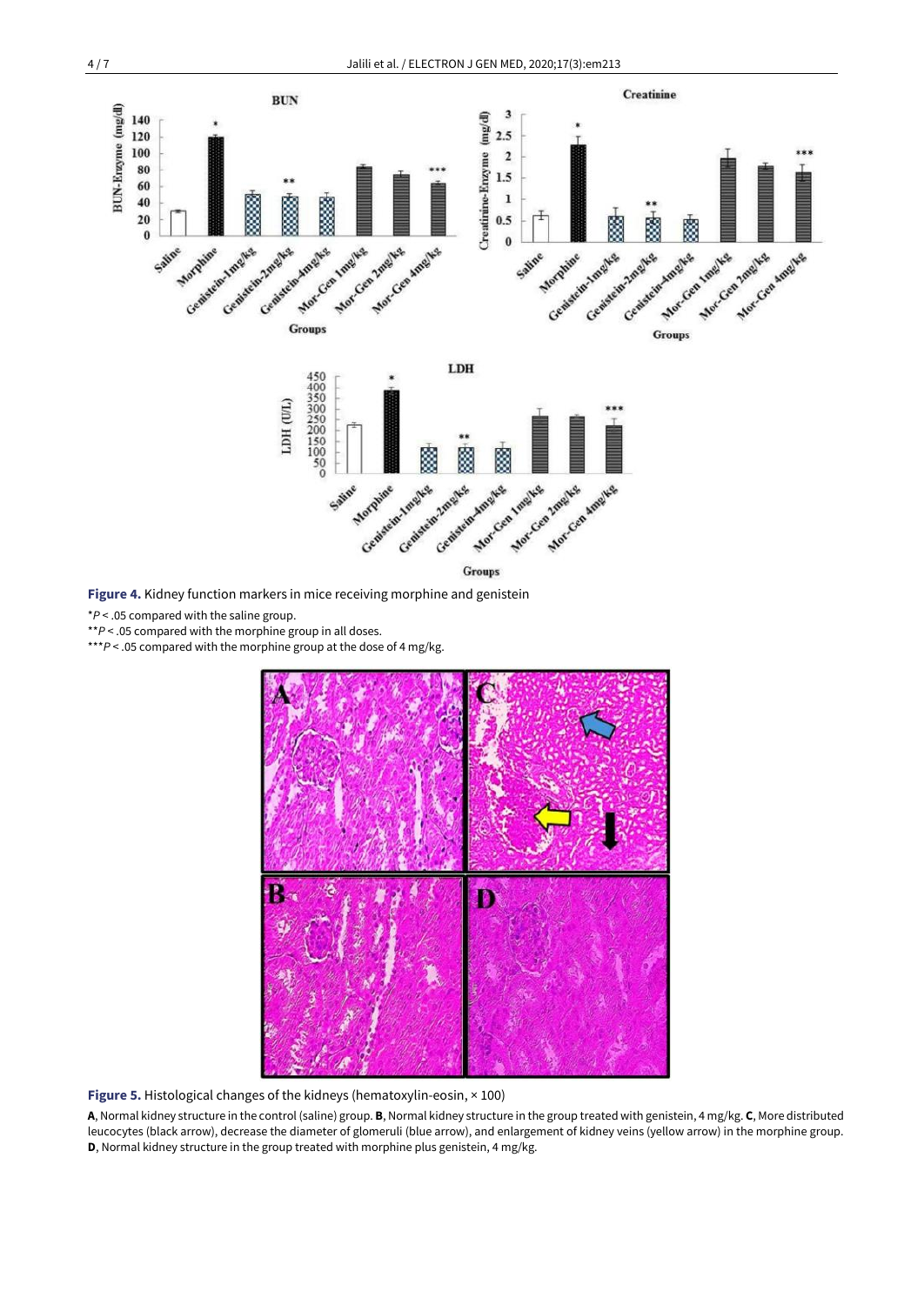# **DISCUSSION**

The nicotine content of cigarettes has important biological impacts with a key role in the pathogenesis of kidney diseases (5). Genistein is an isoflavone and a phytoestrogen with different pharmacological effects (11). This study showed that morphine decreased the mice kidney and body weight while genistein increased them by applying protective effects. The studies of Lei et al., showed that morphine decreased kidney weight by damaging the kidneys and causing disorder in the body's metabolism (19). The effects of phytoestrogen compounds of the soy studied in animal models and human populations and their positive effects on the lipid profile improvement, including cholesterol have been reported (20). It has been shown that morphine reduces feeding, physical activity and digestive system function in animals (21). High doses of genistein stimulate the production of fat and cause an increase in the body weight (22). Genistein increases the weight and prevents weight loss in mice treated with methotrexate (23). In this study, morphine increased serum NO level, and genistein had no significant impact on the treated groups. This change in NOS occurs as a result of subsequent chronic administration of morphine mediated by opioid receptors, which is in agreement with the results of present study (10). Genistein inhibits tyrosine kinase which stimulates NO activity (25). In contrast with the results of our study, the studies of Santell et al. showed that administration of 20 mg/kg genistein increased nitric oxide production (24). This contradiction may be due to the use of high doses of genistein in Santell's study and low doses in this experiment. Evolution of glomeruli diameter and number in the experimental groups showed a significant increase in size and a significant reduction in glomerular number in the morphine group, while administration of genistein at 4 mg /kg before morphine administration significantly increased the glomeruli number. In this study, cellular infiltration was observed which was accompanied by an increase in Bowman's capsule space and blood cells in the renal tubules. Since the glomerular filtration rate depends on the number, diameter and continuity of these components, reducing glomeruli number and diameter can be associated with kidney dysfunction (27). Therefore, it can be concluded that administration of morphine makes significant changes in kidney glomerular morphology. In this study, increasing glomeruli diameter in the morphine group may indicate early kidney pathological changes. The results of this study indicated that genistein decreased damage to glomerulus by reducing blood pressure and renal nitric oxide production, induced by morphine. Oxidative stress and lipid peroxidation caused by oxygen free radical formation are involved in renal tissue damage (28). Morphine induces the production of reactive oxygen species (ROS) and superoxide by macrophages and mesonephric cells and damages kidney cellular DNA (29). On the other hand, animal studies have shown that antioxidants have the ability to remove free radicals (30). In this regard, Sung et al. reported that genistein reduced ROS production and apoptosis in groups receiving cisplatin by regulating p53 induction in kidney (31). In line with the present study, the results of Loei et al., indicated that opium administration to rabbits caused collecting tubes dilatation, interstitial tissue expansion along with severe hyperemia, renal corpuscle hyperplasia and hypertrophy and urinary tubules degeneration (32). In relation with the benefits of soy consumption, it has been shown that soybean increases

catalase activity and reduces kidney damage in nephrotic syndrome as well as proliferation of fibrosarcoma cells (29). In this study, biochemical results of BUN and creatinine level evaluation in blood serum showed that morphine increased BUN and creatinine level while genistein reduced them. Measurement of creatinine and BUN is considered a standard factor in kidney function (33). Increasing BUN level induces oxidative stress and reduces antioxidant levels in the body (34). Antioxidant compounds have an inhibitory effect on cytochrome P<sup>450</sup> and prevent morphine metabolism, thereby reducing the production of free radicals (35). LDH is an intracellular enzyme which exists in many body tissues, including heart, liver, kidney, blood and skeletal muscle and can be used as a marker for cellular damage evaluation (36). The studies of Samarghandian et al. showed that morphine significantly increased LDH serum level (37). It can be concluded from this study that genistein has positive effects on kidney tissue structure, LDH, creatinine and BUN (38).

# **CONCLUSION**

The present study showed that genistein can significantly improve some of kidney damages against the destructive effects of morphine in mice. The results also suggest the potential effects of genistein especially antioxidant effects against toxic effects of morphine. Genistein may provide a novel therapeutic approach.

# **ACKNOWLEDGEMENTS**

We gratefully acknowledge the Research Council of Kermanshah University of Medical Sciences (no: 93495) for the financial support. This work was performed in partial fulfillment of the requirements for MD of Amir Rasolimoghadam in faculty of medicine, Kermanshah University of Medical Sciences, Kermanshah, Iran.

# **REFERENCES**

- 1. Seth P, Scholl L, Rudd RA, Bacon S. Overdose deaths involving opioids, cocaine, and psychostimulants—United States, 2015–2016. Am J Transplant. 2018;18(6):1556-68. <https://doi.org/10.1111/ajt.14905>
- 2. Jalili C, Ahmadi S, Roshankhah S, Salahshoor M. Effect of Genistein on reproductive parameter and serum nitric oxide levels in morphine-treated mice. Int J Reprod Biomed. 2016;14:95. <https://doi.org/10.29252/ijrm.14.2.95>
- 3. Pert CB, Snyder SH. Opiate receptor: demonstration in nervous tissue. Science. 1973;179(4077):1011-4. <https://doi.org/10.1126/science.179.4077.1011> PMid:4687585
- 4. Salahshoor MR. Protective effect of crocin on liver toxicity induced by morphine. Res Pharm Sci. 2016;11:120.
- 5. Desmedt S, Spinewine A, Jadoul M, Henrard S, Wouters D, Dalleur O. Impact of a clinical decision support system for drug dosage in patients with renal failure. Int J Clin Pharm. 2018;21:1-9. <https://doi.org/10.1007/s11096-018-0612-1> PMid:29785684
- 6. Ahmadnia H, Ghanbari M, Moradi MR, Khaje-Dalouee M. Effect of cigarette smoke on spermatogenesis in rats. J Urol. 2009;4(3):159-63.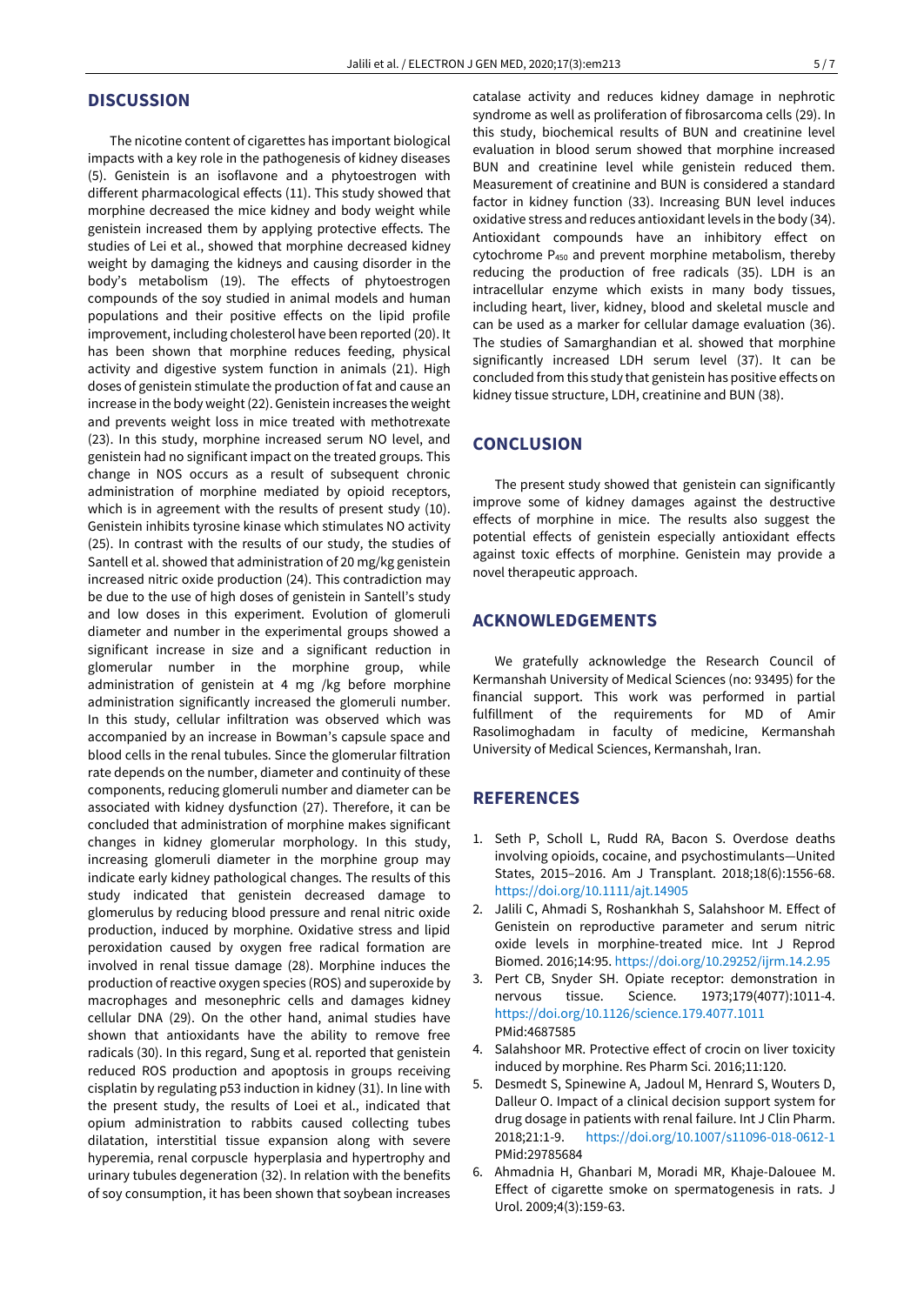- 7. Mercadante S, Arcuri E. Opioids and renal function. The Journal of Pain 2004;5(1):2-19. [https://doi.org/10.1016/](https://doi.org/10.1016/j.jpain.2003.09.007) [j.jpain.2003.09.007](https://doi.org/10.1016/j.jpain.2003.09.007) PMid:14975374
- 8. Jalili C, Tabatabaei H, Kakaberiei S, Roshankhah S, Salahshoor MR. Protective role of Crocin against nicotine induced damages on male mice liver. Int J Prev Med. 2015;6:92. <https://doi.org/10.4103/2008-7802.165203> PMid:26442615 PMCid:PMC4593238
- 9. Gibanananda RS. Oxidants, antioxidants and carcinogenesis. Indian J Exp Biol 2002;40:1213-32.
- 10. Zarrindast M, Delphi L. Morphine-induced Nitric Oxide Production in PC12 Cells. Arch Iran Med. 2012;15:404-8.
- 11. Dolinoy DC, Weidman JR, Waterland RA, Jirtle RL. Maternal genistein alters coat color and protects A vy mouse offspring from obesity by modifying the fetal epigenome. Environ Health Perspect. 2006:567-72. [https://doi.org/](https://doi.org/10.1289/ehp.8700) [10.1289/ehp.8700](https://doi.org/10.1289/ehp.8700) PMid:16581547 PMCid:PMC1440782
- 12. Salahshoor MR, Roshankhah S, Hosseni P, Jalili C. Genistein Improves Liver Damage in Male Mice Exposed to Morphine. Chin Med J 2018;131:1598-604. [https://doi.org/10.4103/](https://doi.org/10.4103/0366-6999.235117) [0366-6999.235117](https://doi.org/10.4103/0366-6999.235117) PMid:29941714 PMCid:PMC6032674
- 13. Choi M, Jung U, Yeo J, Kim M, Lee M. Genistein and daidzein prevent diabetes onset by elevating insulin level and altering hepatic gluconeogenic and lipogenic enzyme activities in non - obese diabetic (NOD) mice. Diabetes Metab Res Rev. 2008;24(1):74-81. [https://doi.org/10.1002/](https://doi.org/10.1002/dmrr.780) [dmrr.780](https://doi.org/10.1002/dmrr.780) PMid:17932873
- 14. Rajaram S. The effect of vegetarian diet, plant foods, and phytochemicals on hemostasis and thrombosis. Am J Clin Nutr. 2003;78(3):552S-8S. [https://doi.org/10.1093/ajcn/](https://doi.org/10.1093/ajcn/78.3.552S) [78.3.552S](https://doi.org/10.1093/ajcn/78.3.552S) PMid:12936949
- 15. Dattner AM. From medical herbalism to phytotherapy in dermatology: back to the future. Dermatologic therapy. 2003;16(2):106-13. [https://doi.org/10.1046/j.1529-8019.](https://doi.org/10.1046/j.1529-8019.2003.01618.x) [2003.01618.x](https://doi.org/10.1046/j.1529-8019.2003.01618.x) PMid:12919112
- 16. Jalili C, Salahshoor MR, Hoseini M, Roshankhah S, Sohrabi M, Shabanizadeh A. Protective Effect of Thymoquinone Against Morphine Injuries to Kidneys of Mice. Iran J Kidney Dis. 2017;11(2).142-150
- 17. Salahshoor M, Mohamadian S, Kakabaraei S, Roshankhah S, Jalili C. Curcumin improves liver damage in male mice exposed to nicotine. J Tradit Complement Med. 2016;6:176- 83. <https://doi.org/10.1016/j.jtcme.2014.11.034> PMid:27114942 PMCid:PMC4833467
- 18. Roshankhah Sh, Salahshoor MR, Jalili F, Karimi F, Sohrabi M, Jalili C. Crocin effects on the nicotine-induce ovary injuries in female rat. Int J Life Sci. Pharma 2017;7:1-8.
- 19. Lei L, Liu S, Li Y, Song H, He L, Liu Q, et al. The potential role of glucokinase activator SHP289-04 in anti-diabetes and hepatic protection. European journal of pharmacology. 2018 May 5;826:17-23. [https://doi.org/10.1016/](https://doi.org/10.1016/j.ejphar.2018.02.036) [j.ejphar.2018.02.036](https://doi.org/10.1016/j.ejphar.2018.02.036) PMid:29477658
- 20. Muangman V, Cherdshewasart W. Clinical trial of the phytoestrogen-rich herb, Pueraria mirifica as a crude drug in the treatment of symptoms in menopausal women. Siriraj Medical Journal. 2018;53(5):300-9.
- 21. Yoshida S, Tajiri T, Yahara T, Yoshizumi T, Tanaka K, Muraoka T, et al. Administration of opiate receptor antagonist inhibits mucosal atrophy of the gut in fasting rats. J Surg Res. 2000;93(1):177-81. [https://doi.org/](https://doi.org/10.1006/jsre.2000.5970) [10.1006/jsre.2000.5970](https://doi.org/10.1006/jsre.2000.5970) PMid:10945961
- 22. Heim M, Frank O, Kampmann G, Sochocky N, Pennimpede T, Fuchs P, et al. The phytoestrogen genistein enhances osteogenesis and represses adipogenic differentiation of human primary bone marrow stromal cells. Endocrinology. 2004;145(2):848-59. <https://doi.org/10.1210/en.2003-1014> PMid:14605006
- 23. King TJ, Shandala T, Lee AM, Foster BK, Chen K-M, Howe PR, et al. Potential effects of phytoestrogen genistein in modulating acute methotrexate chemotherapy-induced osteoclastogenesis and bone damage in rats. Int J Mol Sci. 2015;16(8):18293-311. [https://doi.org/10.3390/ijms160818](https://doi.org/10.3390/ijms160818293) [293](https://doi.org/10.3390/ijms160818293) PMid:26258775 PMCid:PMC4581246
- 24. Santell RC, Chang YC, Nair MG, Helferich WG. Dietary genistein exerts estrogenic effects upon the uterus, mammary gland and the hypothalamic/pituitary axis in rats. Int J Nutr. 1997 Feb 1;127(2):263-9. [https://doi.org/](https://doi.org/10.1093/jn/127.2.263) [10.1093/jn/127.2.263](https://doi.org/10.1093/jn/127.2.263) PMid:9039826
- 25. Rezazadeh H, Kahnouei MH, Hassanshahi G, Allahtavakoli M, Shamsizadeh A, Roohbakhsh A, et al. Regulatory effects of chronic low-dose morphine on nitric oxide level along with baroreflex sensitivity in two-kidney one-clip hypertensive rats. Iran J Kidney Dis. 2014;8(3):194.
- 26. Liu D, Homan LL, Dillon JS. Genistein acutely stimulates nitric oxide synthesis in vascular endothelial cells by a cyclic adenosine 5'-monophosphate-dependent mechanism. Endocrinology. 2004;145(12):5532-9. <https://doi.org/10.1210/en.2004-0102> PMid:15319357
- 27. Leffel EK, Wolf C, Poklis A, White KL. Drinking water exposure to cadmium, an environmental contaminant, results in the exacerbation of autoimmune disease in the murine model. Toxicology. 2003;188(2):233-50. [https://doi.org/10.1016/S0300-483X\(03\)00092-1](https://doi.org/10.1016/S0300-483X(03)00092-1)
- 28. Atici S, Cinel I, Cinel L, Doruk N, Eskandari G, Oral U. Liver and kidney toxicity in chronic use of opioids: an experimental long term treatment model. Journal of biosciences. 2005;30(2):245-252. [https://doi.org/10.1007/](https://doi.org/10.1007/BF02703705) [BF02703705](https://doi.org/10.1007/BF02703705) PMid:15886461
- 29. Javanbakht MH, Sadria R, Djalali M, Derakhshanian H, Hosseinzadeh P, Zarei M, et al. Soy protein and genistein improves renal antioxidant status in experimental nephrotic syndrome. Nefrologia. 2014;34(4):483-90.
- 30. Santell RC, Chang YC, Nair MG, Helferich WG. Dietary genistein exerts estrogenic effects upon the uterus, mammary gland and the hypothalamic/pituitary axis in rats. The Journal of nutrition. 1997;127(2):263-9. <https://doi.org/10.1093/jn/127.2.263> PMid:9039826
- 31. Sung MJ, Kim DH, Jung YJ, Kang KP, Lee AS, Lee S, et al. Genistein protects the kidney from cisplatin-induced injury. Kidney international. 2008;74(12):1538-47. <https://doi.org/10.1038/ki.2008.409> PMid:18716605
- 32. Loei MA, Mami S, Parviz SA. The effect of the opium addiction on histological structure of liver and kidney in rabbits. 2013:32-45.
- 33. Lyman J. Blood urea nitrogen and creatinine. Emergency medicine clinics of North America. 1986;4(2):223-33.
- 34. Hall AM, Unwin RJ. The not so 'mighty chondrion': emergence of renal diseases due to mitochondrial dysfunction. Nephron Physiology. 2006;105(1):p1-p10. <https://doi.org/10.1159/000096860> PMid:17095876